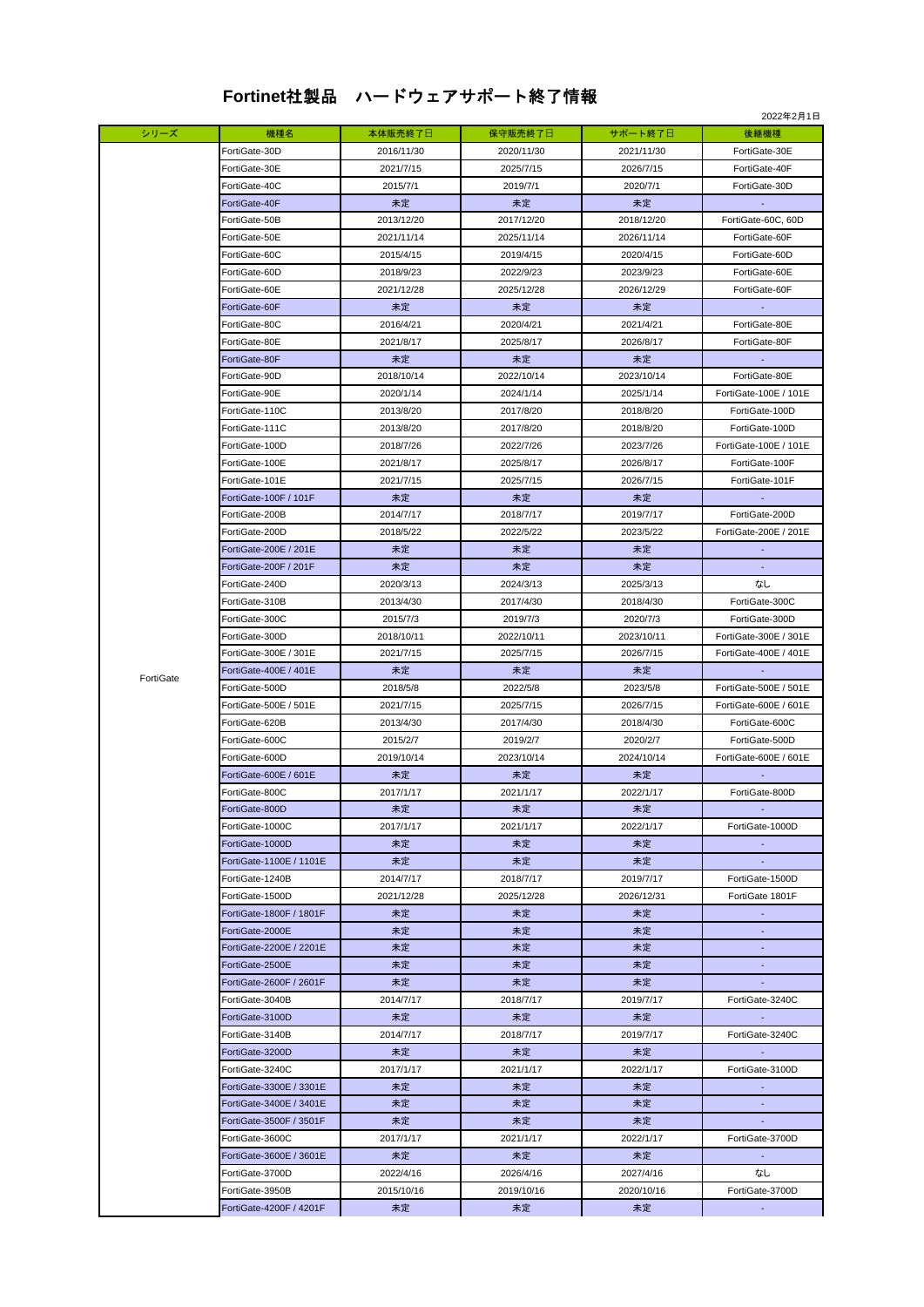| シリーズ          | 機種名                 | 本体販売終了日    | 保守販売終了日    | サポート終了日    | 後継機種                |
|---------------|---------------------|------------|------------|------------|---------------------|
|               | FortiWiFi-40C       | 2015/7/1   | 2019/7/1   | 2020/7/1   | FortiWiFi-50E-2R    |
|               | FortiWiFi-40F       | 未定         | 未定         | 未定         |                     |
|               | FortiWiFi-50E-2R    | 2020/7/10  | 2024/7/10  | 2025/7/10  | FortiWiFi-60F       |
| FortiWiFi     | FortiWiFi-60C       | 2015/4/15  | 2019/4/15  | 2020/4/15  | FortiWiFi-60D       |
|               | FortiWiFi-60D       | 2018/5/8   | 2022/5/8   | 2023/5/8   | FortiWiFi-50E-2R    |
|               | FortiWiFi-60F       | 未定         | 未定         | 未定         |                     |
|               | FortiWiFi-90D       | 2018/10/14 | 2022/10/14 | 2023/10/14 | FortiWiFi-50E-2R    |
| シリーズ          | 機種名                 | 本体販売終了日    | 保守販売終了日    | サポート終了日    | 後継機種                |
|               | FortiManager-100C   | 2012/10/25 | 2016/10/25 | 2017/10/25 | FortiManager-200D   |
|               | FortiManager-200D   | 2019/1/16  | 2023/1/16  | 2024/1/16  | FortiManager-200F   |
|               | FortiManager-200F   | 2021/7/1   | 2025/7/1   | 2026/7/1   | FortiManager-200G   |
|               | FortiManager-200G   | 未定         | 未定         | 未定         |                     |
|               | FortiManager-300D   | 2016/8/20  | 2020/8/20  | 2021/8/20  | FortiManager-300E   |
|               | FortiManager-300E   | 2020/8/3   | 2024/8/3   | 2025/8/3   | FortiManager-300F   |
|               | FortiManager-300F   | 2021/12/28 | 2025/12/28 | 2026/12/30 | FortiManager-400G   |
|               | FortiManager-400B   | 2012/6/21  | 2016/6/21  | 2017/6/21  | FortiManager-400C   |
|               | FortiManager-400C   | 2013/7/14  | 2017/7/14  | 2018/7/14  | FortiManager-300D   |
|               | FortiManager-400E   | 2019/7/30  | 2023/7/30  | 2024/7/30  | FortiManager-1000F  |
|               | FortiManager-400G   | 未定         | 未定         | 未定         |                     |
| FortiManager  | FortiManager-1000C  | 2014/1/8   | 2018/1/8   | 2019/1/8   | FortiManager-1000D  |
|               | FortiManager-1000D  | 2017/1/17  | 2021/1/17  | 2022/1/17  | FortiManager-2000E  |
|               | FortiManager-1000F  | 未定         | 未定         | 未定         |                     |
|               | FortiManager-2000E  | 2022/3/23  | 2026/3/23  | 2027/3/23  | FortiManager-3000G  |
|               | FortiManager-3000C  | 2013/7/13  | 2017/7/14  | 2018/7/14  | FortiManager-3000F  |
|               | FortiManager-3000F  | 2021/7/1   | 2025/7/1   | 2026/7/1   | FortiManager-3000G  |
|               | FortiManager-3000G  | 未定         | 未定         | 未定         |                     |
|               | FortiManager-3700F  | 2021/8/30  | 2025/8/30  | 2026/8/30  |                     |
|               |                     |            |            |            | FortiManager-3700G  |
|               | FortiManager-3700G  | 未定         | 未定         | 未定         |                     |
|               | FortiManager-3900E  | 2018/6/26  | 2022/6/26  | 2023/6/26  | FortiManager-3700F  |
|               | FortiManager-4000D  | 2015/3/25  | 2019/3/25  | 2020/3/25  | FortiManager-4000E  |
|               | FortiManager-4000E  | 2017/1/17  | 2021/1/17  | 2022/1/17  | FortiManager-3700F  |
| シリーズ          | 機種名                 | 本体販売終了日    | 保守販売終了日    | サポート終了日    | 後継機種                |
|               | FortiAnalyzer-100B  | 2011/12/30 | 2015/12/30 | 2016/12/30 | FortiAnalyzer-100C  |
|               | FortiAnalyzer-100C  | 2012/10/25 | 2016/10/25 | 2017/10/25 | FortiAnalyzer-200D  |
|               | FortiAnalyzer-150G  | 未定         | 未定         | 未定         |                     |
|               | FortiAnalyzer-200D  | 2017/1/17  | 2021/1/17  | 2022/1/17  | FortiAnalyzer-200F  |
|               | FortiAnalyzer-200F  | 2021/7/1   | 2025/7/1   | 2026/7/1   | FortiAnalyzer-300G  |
|               | FortiAnalyzer-300D  | 2016/8/20  | 2020/8/20  | 2021/8/20  | FortiAnalyzer-300F  |
|               | FortiAnalyzer-300F  | 2021/7/1   | 2025/7/1   | 2026/7/1   | FortiAnalyzer-300G  |
|               | FortiAnalyzer-300G  | 未定         | 未定         | 未定         | ٠                   |
|               | FortiAnalyzer-400B  | 2012/6/13  | 2016/6/13  | 2017/6/13  | FortiAnalyzer-400C  |
|               | FortiAnalyzer-400C  | 2013/7/14  | 2017/7/14  | 2018/7/14  | FortiAnalyzer-300D  |
|               | FortiAnalyzer-400E  | 2021/7/14  | 2025/7/14  | 2026/7/14  | FortiAnalyzer-800F  |
|               | FortiAnalyzer-800B  | 2009/4/28  | 2013/4/28  | 2014/4/28  | FortiAnalyzer-800F  |
|               | FortiAnalyzer-800F  | 2021/12/28 | 2025/12/28 | 2026/12/30 | FortiAnalyzer-800G  |
|               | FortiAnalyzer-800G  | 未定         | 未定         | 未定         |                     |
|               | FortiAnalyzer-1000B | 2010/11/29 | 2014/11/29 | 2015/11/29 | FortiAnalyzer-1000C |
| FortiAnalyzer | FortiAnalyzer-1000C | 2014/1/8   | 2018/1/8   | 2019/1/8   | FortiAnalyzer-1000D |
|               | FortiAnalyzer-1000D | 2017/1/17  | 2021/1/17  | 2022/1/17  | FortiAnalyzer-1000E |
|               | FortiAnalyzer-1000E | 2020/3/22  | 2024/3/22  | 2025/3/22  | FortiAnalyzer-1000F |
|               | FortiAnalyzer-1000F | 未定         | 未定         | 未定         |                     |
|               | FortiAnalyzer-2000B | 2014/7/9   | 2018/7/9   | 2019/7/9   | FortiAnalyzer-2000E |
|               | FortiAnalyzer-2000E | 2021/10/1  | 2025/10/1  | 2026/10/1  | FortiAnalyzer-3000G |
|               | FortiAnalyzer-3000D | 2015/3/25  | 2019/3/25  | 2020/3/25  | FortiAnalyzer-3000E |
|               | FortiAnalyzer-3000E | 2017/1/17  | 2021/1/17  | 2022/1/17  | FortiAnalyzer-3000F |
|               | FortiAnalyzer-3000F | 2021/12/28 | 2025/12/28 | 2026/12/30 | FortiAnalyzer-3000G |
|               | FortiAnalyzer-3000G | 未定         | 未定         | 未定         |                     |
|               | FortiAnalyzer-3500E | 2017/1/17  | 2021/1/17  | 2022/1/17  | FortiAnalyzer-3500F |
|               | FortiAnalyzer-3500F | 2018/11/6  | 2022/11/6  | 2023/11/6  | FortiAnalyzer-3500G |
|               | FortiAnalyzer-3500G | 未定         | 未定         | 未定         |                     |
|               | FortiAnalyzer-3700F | 2021/8/30  | 2025/8/30  | 2026/8/30  | FortiAnalyzer-3700G |
|               | FortiAnalyzer-3700G | 未定         | 未定         | 未定         |                     |
|               | FortiAnalyzer-3900E | 2018/6/26  | 2022/6/26  | 2023/6/26  | FortiAnalyzer-3700F |
|               | FortiAnalyzer-4000B | 2014/7/9   | 2018/7/9   | 2019/7/9   | FortiAnalyzer-3500E |
|               |                     |            |            |            |                     |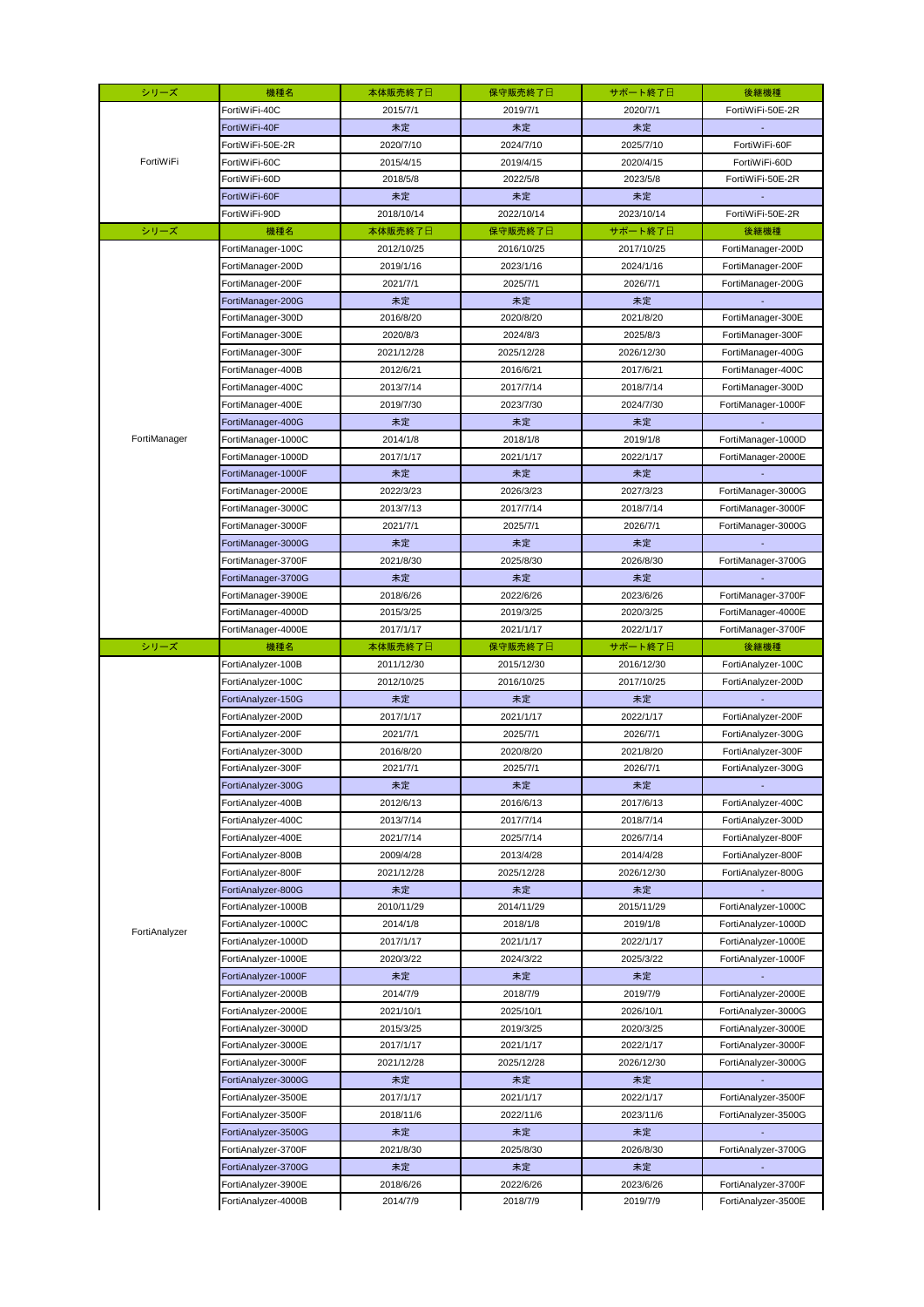| シリーズ         | 機種名                | 本体販売終了日    | 保守販売終了日    | サポート終了日    | 後継機種                        |
|--------------|--------------------|------------|------------|------------|-----------------------------|
|              | FortiAP-221B       | 2016/5/26  | 2020/5/26  | 2021/5/26  | FortiAP-221C                |
|              | FortiAP-221C       | 2018/8/14  | 2022/8/14  | 2023/8/14  | FortiAP-221E                |
|              | FortiAP-223C       | 2018/8/14  | 2022/8/14  | 2023/8/14  | FortiAP-223E                |
|              | FortiAP-221E       | 未定         | 未定         | 未定         |                             |
|              | FortiAP-223E       | 未定         | 未定         | 未定         | $\overline{\phantom{a}}$    |
|              | FortiAP-231F       | 未定         | 未定         | 未定         | ٠                           |
| FortiAP      | FortiAP-320C       | 2020/9/3   | 2024/9/3   | 2025/9/3   | FortiAP-321E                |
|              | FortiAP-321C       | 2020/1/2   | 2024/1/2   | 2025/1/2   | FortiAP-321E                |
|              | FortiAP-321E       | 2021/6/14  | 2025/6/14  | 2026/6/14  | FortiAP-431F                |
|              | FortiAP-421E       | 2021/6/14  | 2025/6/14  | 2026/6/14  | FortiAP-431F                |
|              | FortiAP-423E       | 2021/6/14  | 2025/6/14  | 2026/6/14  | FortiAP-433F                |
|              | FortiAP-431F       | 未定         | 未定         | 未定         | $\sim$                      |
|              | FortiAP-433F       | 未定         | 未定         | 未定         | $\overline{\phantom{a}}$    |
| シリーズ         | 機種名                | 本体販売終了日    | 保守販売終了日    | サポート終了日    | 後継機種                        |
|              | FortiMail-100C     | 2012/10/25 | 2016/10/25 | 2017/10/25 | FortiMail-200D              |
|              | FortiMail-200D     | 2016/10/11 | 2020/10/11 | 2121/10/11 | FortiMail-200E              |
|              | FortiMail-200E     | 2019/4/30  | 2023/4/30  | 2024/4/30  | FortiMail-200F              |
|              | FortiMail-200F     | 未定         | 未定         | 未定         |                             |
|              | FortiMail-400B     | 2012/6/13  | 2016/6/13  | 2017/6/13  | FortiMail-400C              |
|              | FortiMail-400C     | 2016/9/13  | 2020/9/13  | 2021/9/13  | FortiMail-400E              |
|              | FortiMail-400E     | 2019/4/30  | 2023/4/30  | 2024/4/30  | FortiMail-400F              |
|              | FortiMail-400F     | 未定         | 未定         | 未定         |                             |
| FortiMail    | FortiMail-900F     | 未定         | 未定         | 未定         |                             |
|              | FortiMail-1000D    | 2019/5/6   | 2023/5/6   | 2024/5/6   | FortiMail-900F              |
|              | FortiMail-2000B    | 2014/7/17  | 2018/7/17  | 2019/7/17  | FortiMail-2000E             |
|              | FortiMail-2000E    |            |            |            |                             |
|              |                    | 2022/3/1   | 2026/3/1   | 2027/3/1   | FortiMail-2000F             |
|              | FortiMail-2000F    | 未定         | 未定         | 未定         |                             |
|              | FortiMail-3000D    | 2017/1/30  | 2021/1/30  | 2022/1/30  | FortiMail-3000E             |
|              | FortiMail-3000E    | 2022/5/5   | 2026/5/5   | 2027/5/5   | FortiMail-3000F             |
|              | FortiMail-3000F    | 未定         | 未定         | 未定         |                             |
|              | FortiMail-3200E    | 2022/5/5   | 2026/5/5   | 2027/5/5   | FortiMail-3000F             |
|              |                    |            |            |            |                             |
| シリーズ         | 機種名                | 本体販売終了日    | 保守販売終了日    | サポート終了日    | 後継機種                        |
|              | FortiADC-100E      | 2016/12/28 | 2020/12/28 | 2021/12/28 | FortiADC-100F               |
|              | FortiADC-100F      | 2022/5/2   | 2026/5/2   | 2027/5/2   | FortiADC-120F               |
|              | FortiADC-120F      | 未定         | 未定         | 未定         |                             |
|              | FortiADC-200D      | 2017/12/31 | 2021/12/31 | 2022/12/31 | FortiADC-200F               |
|              | FortiADC-200F      | 2021/8/17  | 2025/8/17  | 2026/8/17  | FortiADC-220F               |
|              | FortiADC-220F      | 未定         | 未定         | 未定         |                             |
|              | FortiADC-300E      | 2016/9/30  | 2020/9/30  | 2021/9/30  | FortiADC-300D               |
|              | FortiADC-300D      | 2020/12/11 | 2024/12/11 | 2025/12/11 | FortiADC-300F               |
|              | FortiADC-300F      | 未定         | 未定         | 未定         |                             |
|              | FortiADC-400E      | 2016/9/30  | 2020/9/30  | 2021/9/30  | FortiADC-400D               |
|              | FortiADC-400D      | 2019/10/6  | 2023/10/6  | 2024/10/6  | FortiADC-400F               |
| FortiADC     | FortiADC-400F      | 未定         | 未定         | 未定         | <b>College</b>              |
|              | FortiADC-600E      | 2016/9/30  | 2020/9/30  | 2021/9/30  | FortiADC-700D               |
|              | FortiADC-700D      | 2017/12/31 | 2021/12/31 | 2022/12/31 | FortiADC-1000F              |
|              | FortiADC-1000E     | 2016/9/30  | 2020/9/30  | 2021/9/30  | FortiADC-1500D              |
|              | FortiADC-1000F     | 2021/4/1   | 2025/4/1   | 2026/4/1   | FortiADC-1200F              |
|              | FortiADC-1200F     | 未定         | 未定         | 未定         |                             |
|              | FortiADC-1500D     | 2017/12/31 | 2021/12/31 | 2022/12/31 | FortiADC-1000F              |
|              | FortiADC-2000D     | 2017/12/31 | 2021/12/31 | 2022/12/31 | FortiADC-2000F              |
|              | FortiADC-2000F     | 2021/4/1   | 2025/4/1   | 2026/4/1   | FortiADC-2200F              |
|              | FortiADC-4000F     | 2021/4/1   | 2025/4/1   | 2026/4/1   | FortiADC-4200F              |
|              | FortiADC-2200F     | 未定         | 未定         | 未定         | $\mathcal{L}_{\mathcal{A}}$ |
|              | FortiADC-4200F     | 未定         | 未定         | 未定         | ÷                           |
| シリーズ         | 機種名                | 本体販売終了日    | 保守販売終了日    | サポート終了日    | 後継機種                        |
|              | FortiSandbox-500F  | 未定         | 未定         | 未定         |                             |
|              | FortiSandbox-1000D | 2019/4/2   | 2023/4/2   | 2024/4/2   | FortiSandbox-1000F          |
|              | FortiSandbox-1000F | 未定         | 未定         | 未定         |                             |
| FortiSandbox | FortiSandbox-2000E | 未定         | 未定         | 未定         |                             |
|              | FortiSandbox-3000D | 2017/1/17  | 2017/1/17  | 2022/1/17  | FortiSandbox-3000E          |
|              | FortiSandbox-3000E | 2022/1/30  | 2026/1/30  | 2027/1/30  | FortiSandbox-3000F          |